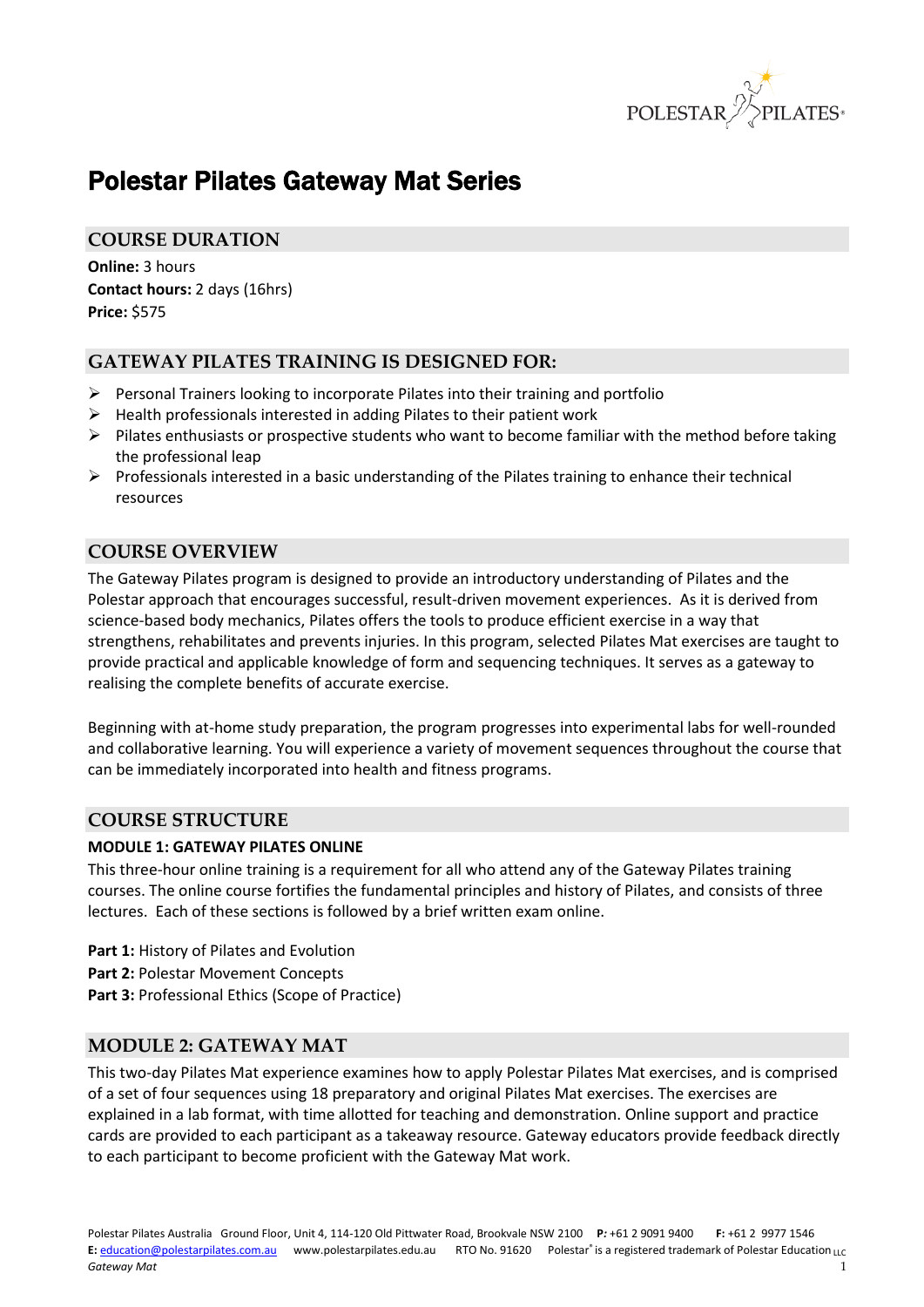

## **COURSE ASSESSMENT**

Assessment requirements include online learning and 2 days face-to-face learning with Polestar Education team.

## **STAFF COMPETENCIES**

Educators with Polestar Pilates Australia are of the highest calibre in the world, holding either a relevant Degree such as Physiotherapy, Osteopathy, or the like. Educators must have at least 5years teaching experience and go through a dedicated process of mentoring and assisting students before they can become an Educator.

All Educators with Polestar Pilates Australia are required to obtain the following:

- $\triangleright$  Diploma of Polestar Pilates Studio and Rehabilitation Method or higher
- TAE40110 Certificate IV in Training and Assessment Certificate (or higher)
- $\triangleright$  Current membership of relevant professional/industry association (e.g. Pilates Alliance Australasia)
- $\triangleright$  Maintain professional development credits, insurance and first aid training.
- $\triangleright$  Attend annual Educator in-house training and any international conference with Polestar Pilates international.
- $\triangleright$  Induction program to be cognisant of AQTF standards and the responsibilities and expectations of teaching in the VET system and its relationship to the Pilates education programs.

## **CONTACT DETAILS**

#### **Student Administration Team:** [education@polestarpilates.com.au](mailto:education@polestarpilates.com.au)

**Phone:** 02 9091 9400

Polestar Australia, Ground Floor, Unit 4, 114-120 Old Pittwater Road, Brookvale NSW 2100





Polestar Pilates Australia Ground Floor, Unit 4, 114-120 Old Pittwater Road, Brookvale NSW 2100 **P***:* +61 2 9091 9400 **F:** +61 2 9977 1546 E: [education@polestarpilates.com.au](mailto:education@polestarpilates.com.au) www.polestarpilates.edu.au RTO No. 91620 Polestar® is a registered trademark of Polestar Education LLC *Gateway Mat* 2